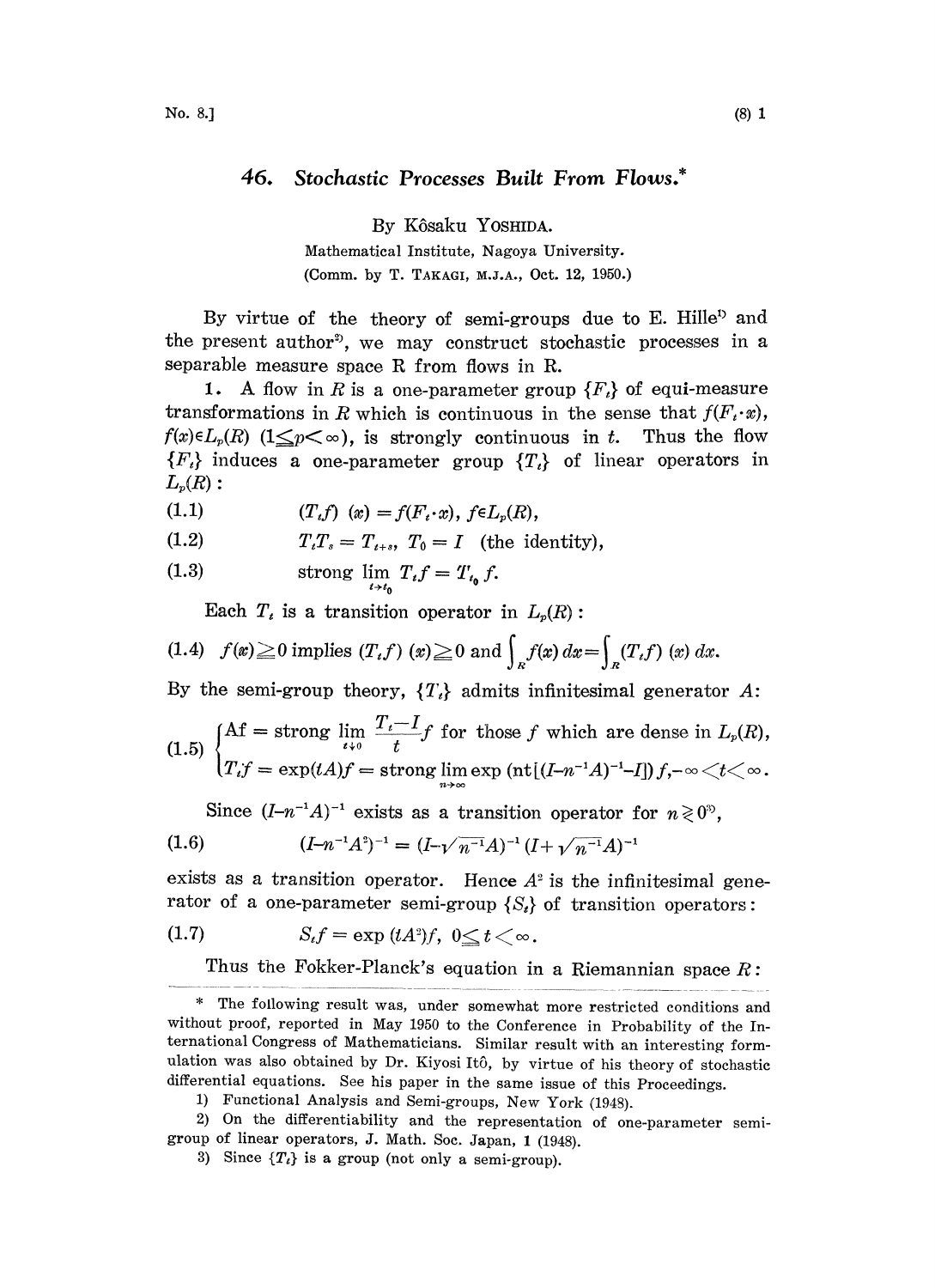(8) 2 K. YOSIDA. [Vol. 26,

(1.8) 
$$
\partial f(t, x)/\partial t = A^2 f(t, x), f(0, x) = f(x) \in L_1(R), t \ge 0
$$

is integrable stochastically if

$$
(1.9) \t\t A = p^i(x)\frac{\partial}{\partial x^i}
$$

is the infinitesimal transformation of a one-parameter Lie group of equi-measure transformations in R.

2. Let a Riemannian space  $R$  admit several flows:

(2.1) 
$$
\exp (tA_k), -\infty < t < \infty, (k = 1, 2, ..., m),
$$

$$
A_k = p^{bi}(x) \frac{\partial}{\partial x^i}.
$$

Then, if the matrix  $(h^{ij})$  is symmetric and positive definite, the operator

$$
(2.2) \tC = h^{ij} A_i A_j
$$

is the infinitesimal generator of a one-parameter semi-group of transition operators:

$$
(2.3) \t\t exp (tC), t \ge 0.
$$

**Proof.** C is, as an operator in  $L_2(R)$ , symmetric and negative definite:

 $(Cf, g) = (f, Cg)$  and  $(Cf, f) \leq 0$  for twice (continuously) (2.4)  $\langle$  differentiable functions  $f,g$  which are  $\equiv 0$  outside a compact set of  $R^{4}$ 

Hence<sup>5</sup> C admits self-adjoint extension  $\tilde{C}$  which is also negative definite. Thus, for  $n > 0$ ,  $(I-n^{-1}\tilde{C})^{-1}$  exists as linear operator in  $L_2(R)$  of norm  $\leq 1$ . Therefore, for any  $g \in L_1(R) \cap L_2(R)$ , there ex- $L_2(R)$  of norm  $\leq 1$ . Therefore, for any  $g \in L_1(R) \cap L_2(R)$ , there exists uniquely determined  $f \in L_2(R)$  such that

(2.5) 
$$
(I - n^{-1}\tilde{C}) f = g.
$$

Let a compact set  $R_i$  be so chosen that

$$
\int_{R-R_1} |g(x)| dx < \varepsilon.
$$

Then we may find  $f_{\varepsilon}(x)$  with the properties:

(2.7) 
$$
f_{\epsilon}(x) \equiv 0 \text{ for } x \in R - R_1,
$$

$$
\int_{R} |g(x) - g_{\epsilon}(x)| dx < 2\epsilon \text{ where } g_{\epsilon} = (I - n^{-1}C) f_{\epsilon}.
$$

This we see from (2.6) and the vanishing of  $g<sub>z</sub>(x)$  in  $R-R<sub>1</sub>$ . Therefore

<sup>4)</sup> Since the divergences of the vectors  $(p^{k_1}(x), p^{k_2}(x), \ldots, p^{k_n}(x))$  vanish.

<sup>5)</sup> Cf. H. Freudenthal: jber die Friedrichssche Fortsetzung halbbeschrnkter Hermitescher Operatoren, Proc. Amsterdam Acad., 39 (1936).